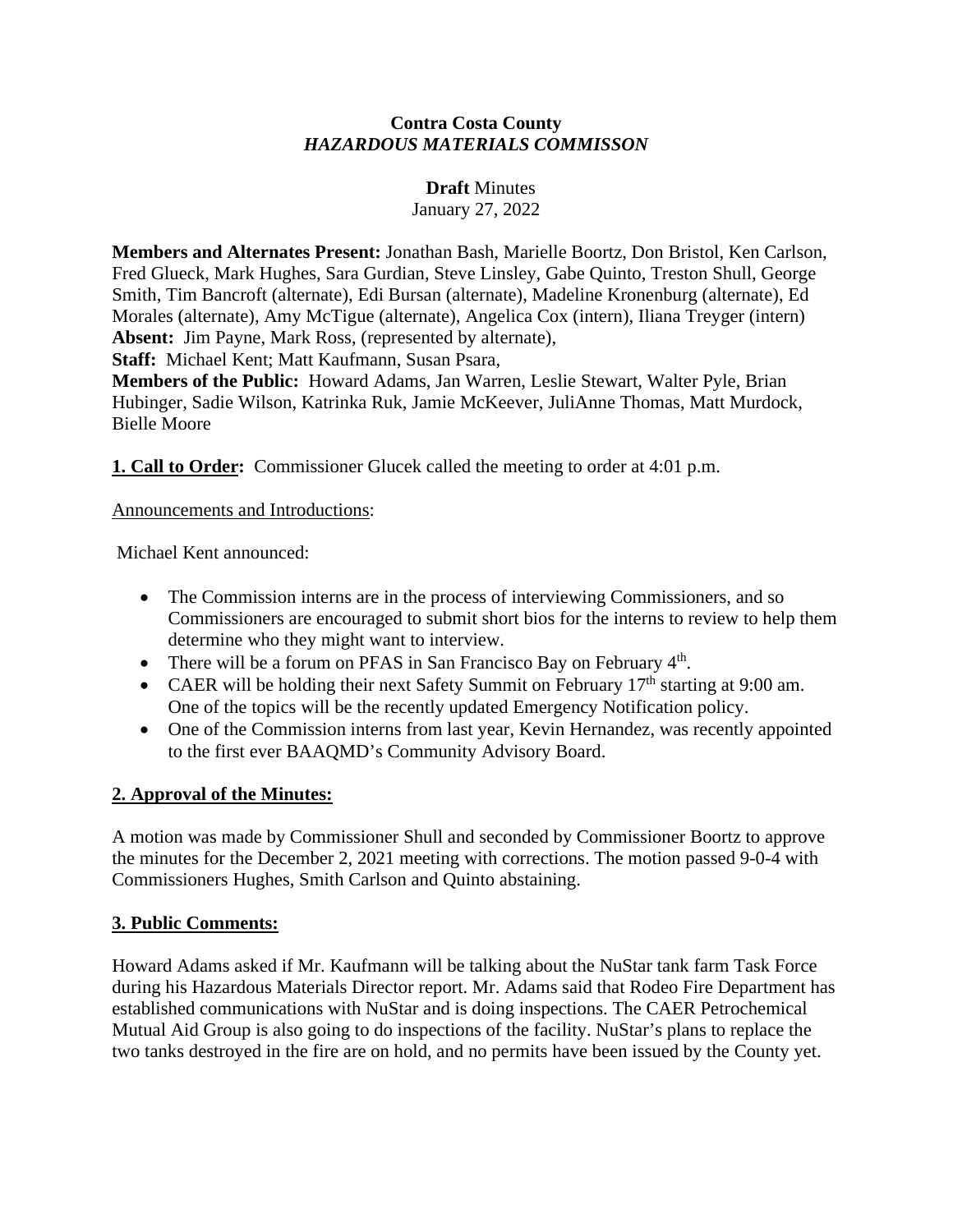### **4. Hazardous Materials Program Director Report**

Matt Kaufmann, Hazardous Materials Programs Director, reported:

Update on Three (3) Incidents of Interest:

\* Chevron Refinery Oil Spill (February 9, 2021) - As a reminder, Chevron submitted their final 30-day report on October 27, 2021. The report details the findings from their incident investigation. CCHSHMP has provided comments on a draft agreement with Chevron that will allow for the transfer of the detailed root cause analysis incident investigation to AcuTech. They are awaiting a response from Chevron on this draft.

\* Chevron Richmond Refinery Fire/Flaring Incident (May 14, 2021) - The County was notified through the Community Warning System (Level 1 Incident) of a flaring incident by the Chevron Richmond Refinery at 5:42 AM on the morning of May 14, 2021. A final 30-day report was received on November 15, 2021. The root causes identified from the incident investigation can be found in the final 30-day report.

\* Chevron Richmond Refinery Flaring/Fire Incident (October 24, 2021) - At approximately 8:25 AM on Sunday (October 24, 2021), Chevron Richmond Refinery experienced a loss of power and steam from an on-site plant resulting in the shutdown of multiple process units. In addition, a fire also occurred at a process unit. That fire was extinguished within approximately ten (10) minutes from discovery. This incident resulted in visible flaring and odors in West Contra Costa County. Chevron submitted a final 30-day report on January 14, 2022. The root causes identified from the incident investigation can be found in the final 30-day report.

Update on the NuStar Working Group - The Fire Marshal for Contra Costa County Fire Protection District is leading a working group consisting of several agencies to review the regulatory structure and oversight of terminals/storage tank terminals. CCHSHMP is participating on that working group – and detailed updates will be provided to the Board of Supervisors Industrial Safety Ordinance/Community Warning System Ad Hoc Committee.

Hiring - They are still in the onboarding process of one (1) Accidental Release Prevention Engineer. They anticipate the person will start next week on Monday, January 31st. His name is Miguel Zepeda and he come to us from the Bay Area Air Quality Management District. As he announced during the last meeting, they are onboarding four (4) Hazardous Materials Specialist I. Fahlon Zappelli (former Hazardous Materials Technician) has started in her new position – the remaining three (3) candidates are anticipated to start in the next two (2) weeks. With the promotion of Fahlon Zappelli to Hazardous Materials Specialist, they will be opening a recruitment for Hazardous Materials Technician in the next two (2) weeks. He previously reported that they would be hiring a Pollution Prevention Specialist to work primarily in the Green Business Program. Susan Psara (Hazardous Waste Reduction Manager) is looking at this to determine the best pathway forward in terms of completing work within the Green Business Program. More to come in future meetings. With the retirement announcement from Steve Morioka, they are hiring one (1) Assistant Director of Hazardous Materials Programs. Interviews will be occurring next week (January 31 – February 4, 2022). He anticipates announcing their new Assistant Director by the next HazMat Commission Meeting.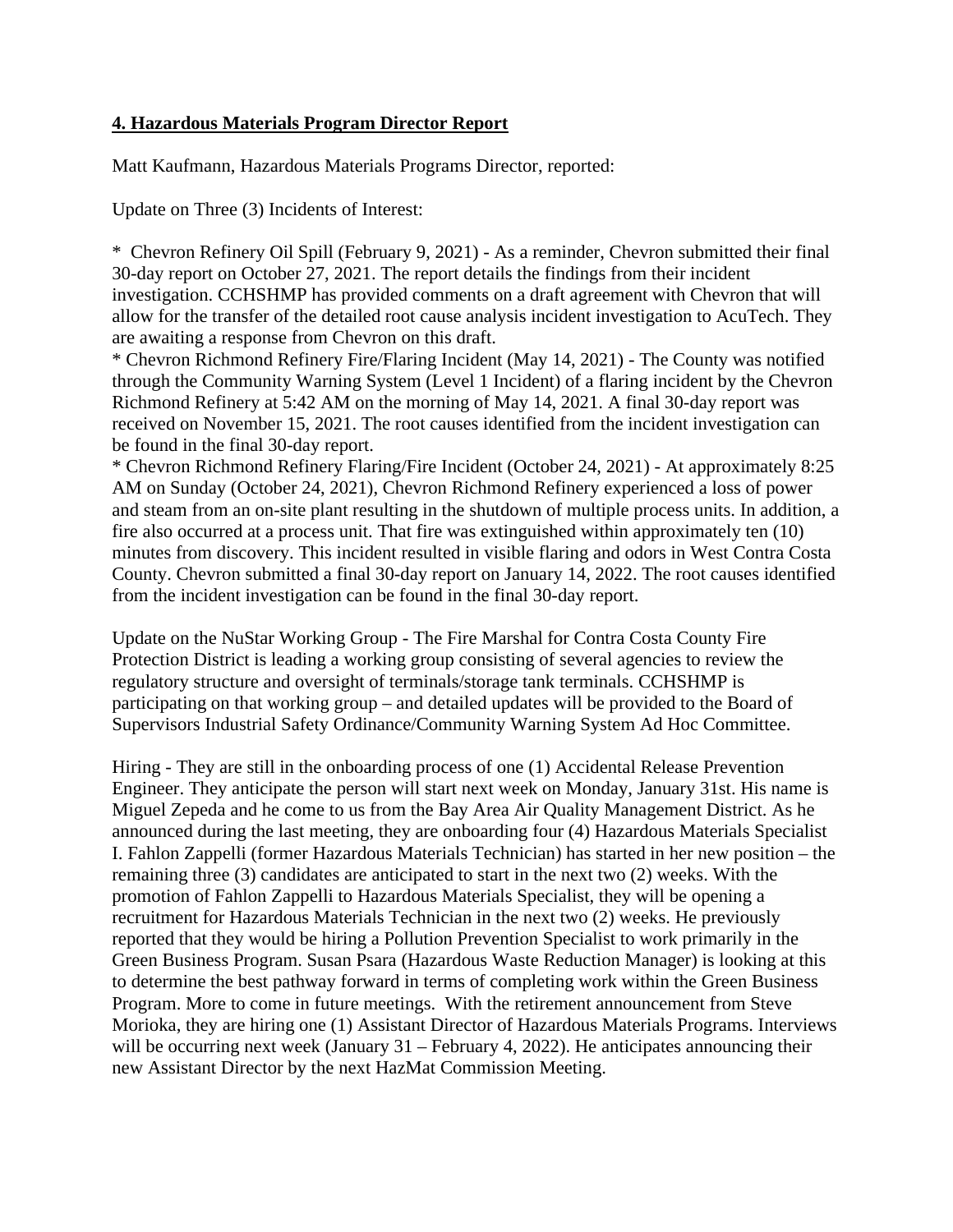California Environmental Protection Agency (CalEPA) Evaluation - As he reported to the commission at previous meetings, they are going through a Certified Unified Program Agency evaluation by the California Environmental Protection Agency. CCHHSHMP received the Preliminary Summary of findings from CalEPA on November 2<sup>nd</sup>. CCHSHMP is prepared responses to some of the items noted in this report. They anticipate receiving the final report next week (January 31 – February 4, 2022).

Hazardous Materials Fee Study and Potential Revisions - CCHSHMP has begun working with their contractor (NBS Government Finance Group) to perform a comprehensive fee study for the Hazardous Materials Division. They are still in the early stages of this work. As a reminder, any proposed revisions to the fee structure will be presented to the regulated community for input/comment. The final fee proposal and associated report will be presented to the Board of Supervisors for approval prior to implementation. As they go through this process, he will be sure to keep the Commission apprised of any updates and public meetings.

County Hazardous Materials Incident Notification Policy Revisions - As many of you know, CCHSHMP has been engaging stakeholders over the past two years in the revision of the Hazardous Materials Incident Notification Policy. This included outreach to the regulated committee, this commission and the Board of Supervisors Ad Hoc committee on the Industrial Safety Ordinance and Community Warning System. The revisions were approved by the Board of Supervisors on January 11, 2022 on the consent calendar (Item C.116). As per the Board Order, the new policy will go into effect 60 days from approval (this was determined to by Saturday, March 12th). Therefore, the policy will go into effect the next business day (Monday, March 14th). The HazMat Division is working closely with the Sheriff's Office of Emergency Service – Community Warning System Manager (Heather Tiernan) to conduct an educational campaign regarding the revised policy. Outreach will include: 1. Facilities (via Safety Summit #67 coordinated by the Community Awareness and Emergency Response organization). This is schedule for February 17th. 2. Public Safety Answering Points (Dispatch Centers) 3. Other government agencies (e.g., Bay Area Air Quality Management District) 4. Staff within the Hazardous Materials Divisions 5. Staff within the Sheriff's Office of Emergency Services 6. County/City Emergency Planners (via the Multiagency Coordination Meeting).

#### **5. Operations Committee Report:**

The Operations Committee met on January 14, 2022. Commissioner Glueck reported that the committee re-elected Commissioner Glueck as chairperson and Commissioner Boortz as vicechairperson. The committee also heard a presentation from Sam Drigger, the County's Economic Development manager about how lithium-ion car battery recycling could fit into the Northern Waterfront Economic Development Initiative. The committee also provided feedback to Roger Smith of the Alamo Improvement Association on the draft survey he is developing around a pipeline safety website. Finally, the committee endorsed the idea of providing feedback to the County's Public Works Department as they update the County's Environmentally Preferred Purchasing policy, specifically for finding alternative to products containing PFAS chemicals and treated wood.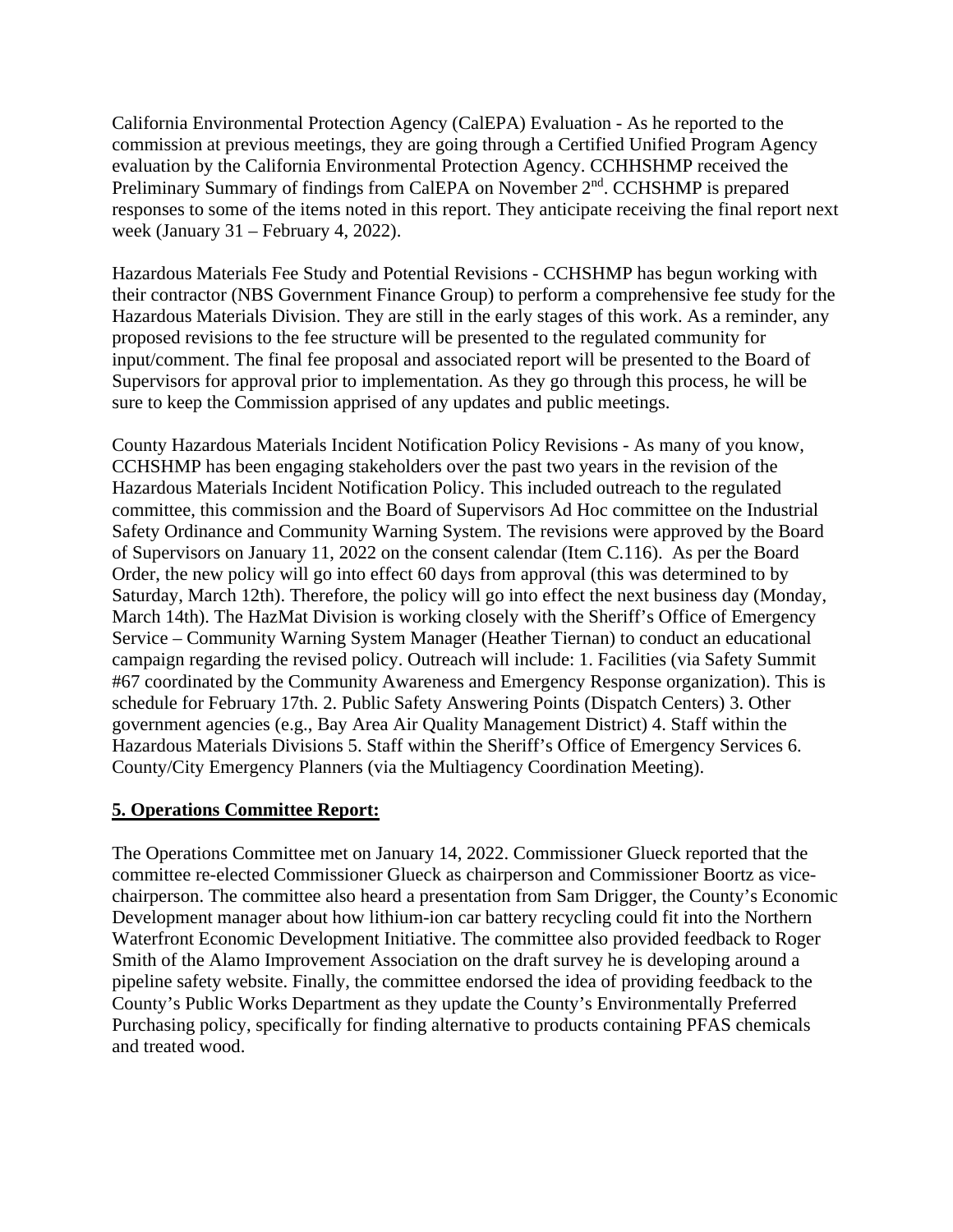## **6. Planning and Policy Development Committee Report:**

The Planning and Policy committee meet on January 19, 2022. Michael Kent reported that the committee heard an update on the proposed regulations of metal shredders and discussed the county's policy for managing marijuana plant waste. They deferred the election of Chair and Vice-chair until their next meeting.

### **7. Old Business:**

## **a) Develop recommendation to the Transportation, Water and Infrastructure committee of the Board of Supervisors for the results of the survey of Contra Costa businesses concerning sea level rise.**

Commissioner Glueck began the discussion by observing that given the low response rate, the seeming lack of concern for the issue could be used as the framing of a response to the Board of Supervisors: If the County is going to pursue sea level rise issues, they may need to conduct an education process to get businesses to focus on this issue, because it doesn't seem to be a pressing issue currently.

Commissioner Boortz felt it was hard to draw conclusions from the low response rate. She agreed that it doesn't seem to be businesses focus and that they have many other concerns. She agreed that more education may be needed, and this could be folded into the outreach that will be done for the implementation of the General Plan. Commissioner Bristol agreed that it is hard to base any conclusions on the low response rate.

Commissioner Bursan thought the Board of Supervisors would be critical of the low response rate, and that maybe the Commission could use their interns to follow-up with the businesses that didn't take the survey to boost the response rate. Michael Kent said that while this is a possibility, the internship curriculum promised the interns didn't include this type of activity. He said he could do this type of follow-up work himself, but it would be very time consuming, and would leave him little time to do any other work for the Commission.

Sadie Wilson thought it might be useful to go back to TWIC, but the low response to the survey shows a survey might not be the best approach to solicit business input. The results of the survey show that businesses aren't doing much to address sea level rise and they are not interested in the topic very much. She was not sure that more survey results would be useful.

Chairperson Glueck determined that the issue needed more discussion in committee and so directed it back to the Operations committee for more discussion at their February 11th committee meeting.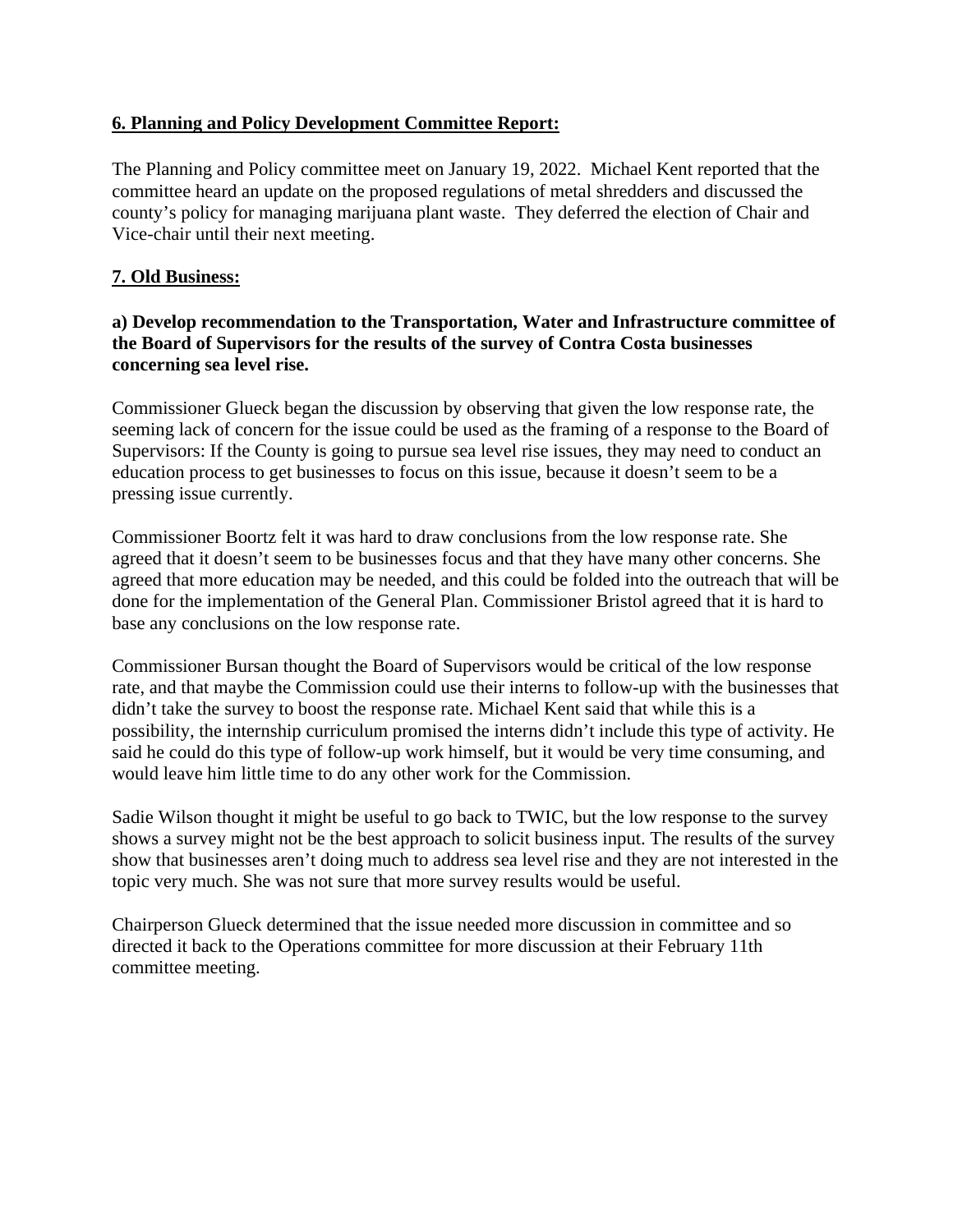### **8. New Business:**

### **a) Election of Commission Chair and Vice Chair**

Commissioner **Boortz** made a motion, seconded by Commissioner **Linsley,** to nominate Commissioner Glueck as chairperson and Commissioner Hughes as Vice Chair and were approved by a vote of 13 -0.

# **b) Consider recommendation from the Operations Committee to nominate Tim Bancroft for the open General Public seat and advertise for an open General Public Seat Alternate**

The Commission heard the recommendation from the Operations committee, and not needing a second, voted 13-0 to recommend to the Board of Supervisors that they appoint Tim Bancroft to the open General Public seat, and vacate the alternate seat currently held by Mr. Bancroft so that the Commission could start advertising for it.

### **c) Presentation by Raven SR about their waste to hydrogen project in Richmond**

Matt Murdock of Raven SR gave the presentation on their proposal to build a hydrogen manufacturing facility at the Republic Landfill in Richmond (ppt attached). The facility would convert organic waste to hydrogen gas in a non-combustion, non-incineration process. The facility will be about 1  $\frac{1}{2}$  acre in size and process up to 70 tons of green waste per day and produce 5000 kg of Hydrogen gas per day. They have purchased a fabrication facility in Benicia to make the equipment that will be used at the facility. They hope to generate 85% of their electricity on site via the solar farm at Chevron. They are currently working on getting their permits from the Bay Area Air Quality Management District and the City of Richmond. They have 2 consulting firms working on the CEQA process. They would like to be operational in September or October, but don't have a firm date yet for when the draft EIR will be published for public comment. He didn't know if the project would be subject to the requirements of the Richmond ISO.

Commissioner Quinto noted that there is a lack of hydrogen fuel stations, so having a local site to purchase hydrogen would be good. He asked what Raven needs from elected officials to support their project. Mr. Murdock said they need more support to encourage making hydrogen from biomass rather than through electrolysis.

Commissioner Glueck asked what percentage of solid waste is generated by the process. Mr. Murdock said that approximately  $10 - 20\%$  biosolids would res8lt, and this could be reused as soil amendment if clean. Mr. Glueck also asked if the facility could process biosolids from a wastewater treatment plan as well as organic waste. Mr. Murdock said this is possible, but it would need to be dried from 70% moisture content down to 30% before it could be used.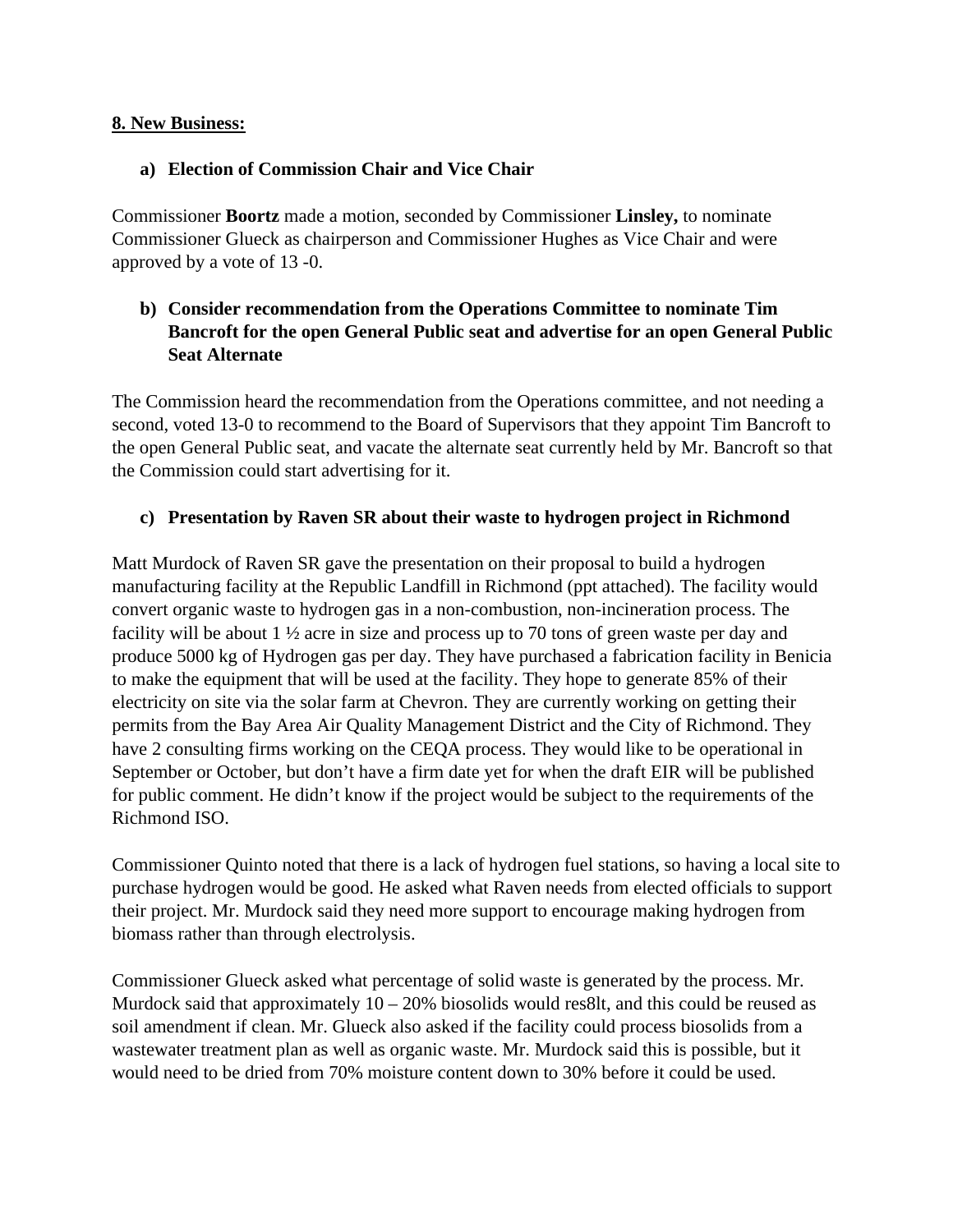Commissioner Boortz asked if the process used steam to heat up the organic matter. Mr. Murdock said that the process uses the water that is already in the organic matter and that there is no water discharge from the process. She also asked if the facility could be permitted to use medical waste as a fuel. Mr. Murdock said that the process can use medical waste, and they have data that shows it destroys pathogens, but that in Richmond they are proposing only to use green waste.

Howard Adams asked where on the landfill property the facility will be located, and if the public can tour it. Mr. Murdock said that the facility will be located on the west side of the landfill and the public will be able to tour it.

Commissioner Shull asked about the hiring process for the construction of the facility. Mr. Murdock said that they have contracted with a consultant called Stellar J to do the hiring for the construction. They will hire  $4 - 7$  people to operate the facility. The loading and unloading of hydrogen will be done by the purchasers. (he noted later in the meeting that he had been in contact with the Building Trades President, and that no discussion had happened yet with Stellar J).

Commissioner Bursan noted that grass fires are common now in Contra Costa County, and wanted to know if this will be a concern for this facility. Mr. Murdock said that the facility would also have a fire suppression system.

Commissioner Boortz asked if this will be the first facility of its kind in the U.S and Mr. Murdock confirmed that it would be.

Angelic Cox asked how the process destroys pathogens. Mr. Murdock said that the heat generated in the 1<sup>st</sup> stage reformer was hot enough to destroy pathogens. But he reiterated that they are not planning to process medical waste at this facility.

Michael Kent asked if the Republic Transfer station will still be composting organic waste at the site once the hydrogen facility starts using it for their process. Mr. Murdock said that the facility processes 250 tons a day of organic material, and their facility will only be using 70 tons per day, and so the rest will still be composted. He added that new state laws encouraging the composing of organic waste will mean the supplies of organic wastes will be going up.

Walter Pyle said he was surprised at the purity of the hydrogen and carbon monoxide being produced by the process. He wanted to know how the carbon monoxide produced by the process will be used. Mr. Murdock said that the carbon monoxide will be converted to carbon dioxide, captured and sold.

Brian Hubinger said that Chevron is excited about their partnership with Raven and that hydrogen fuel cells are great for use in applications that are hard to electrify.